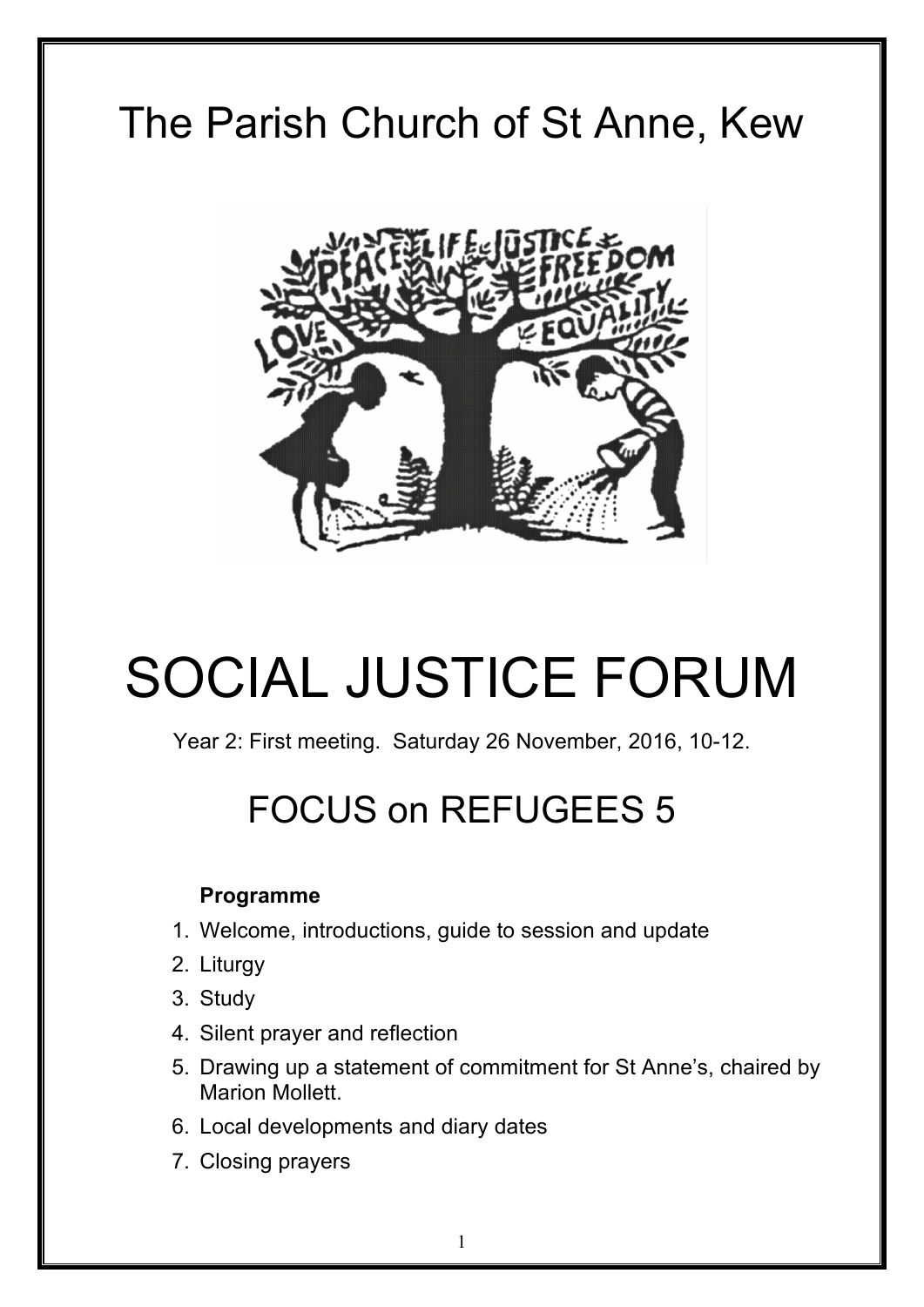# **2. LITURGY**

Leader: Lord have mercy

# **All: Christ have mercy**

Leader: Lord have mercy

Leader: For those caught in conflict, whose life hangs in the balance, we cry out

# **All: Lord have mercy**

Leader: For those who cannot escape, trapped by war raging around them, paralysed by fear or faced with an impassable ocean, we cry out

# **All: Christ have mercy**

Leader: For those who flee leaving behind all that they have known, venturing into new and strange places, we cry out

# **All: Lord have mercy**

Leader: For those who are here, at the end of a perilous journey, now faced with a new uncertain path, we cry out

# **All: Lord have mercy**

Leader: Merciful God, help us to act with compassion, to welcome with love, to put the needs of our neighbours before our own. Inspire us to pray, to act, to be the people of hope that you call us to be.

# **All: Hear us as we cry out, for the sake of Jesus Christ our Lord. Amen.**

*(from: Church of Scotland, worship resources in response to the refugee crisis)* 

# **3. STUDY:**

# **i. Extract from House of Commons Home Affairs Committee Report, Migration Crisis, 03 August 2016**

After a year-long inquiry, the Home Affairs Committee says EU action to address a crisis it should have foreseen has been "too little, too late", with the EU-Turkey agreement a partial solution at best which raises serious humanitarian, human rights, logistical and legal concerns.

The report publishes for the first time the number of Syrian refugees resettled in each local authority area. These figures show many Local Authorities (LAs) are not pulling their weight in resettling Syrian refugees, and there is scant evidence that the Government is on track to meet its commitment to resettle 20,000 Syrians by 2020.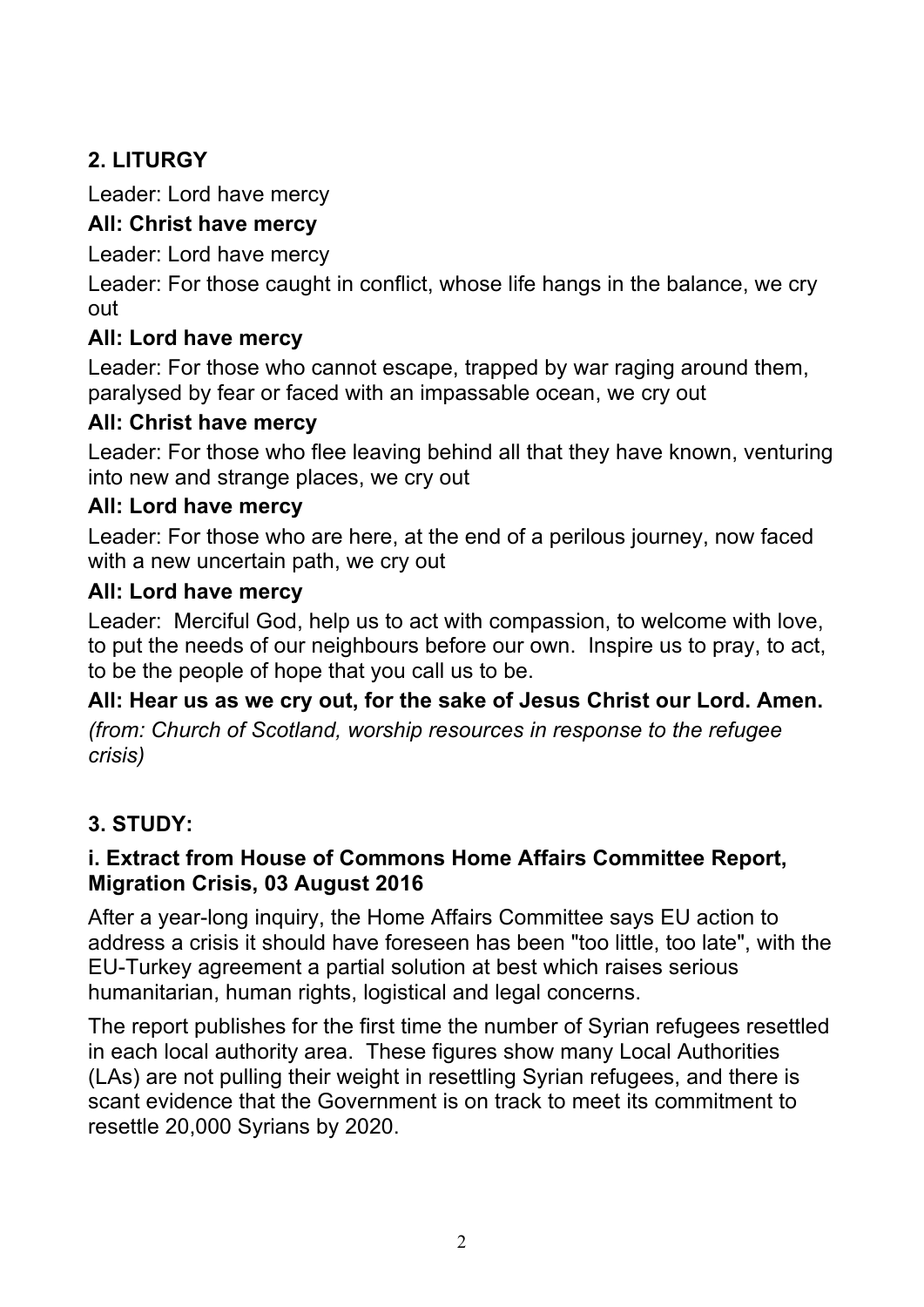The current numbers of people seeking to move into Europe are "unprecedented in modern times". The Archbishop of Canterbury has described the scale of the crisis as "colossal".

There were 1,255,640 first-time applications for asylum in EU member states in 2015, double the 562,680 in 2014, with over half of these from ongoing war-torn countries Syria, Afghanistan and Iraq. Contrary to popular perceptions, only 3.1% of these were in the UK, and in January 2016, 55% of the irregular migrants arriving in the EU were women and children.

It is estimated that in the first six months of 2016 a staggering 227,316 migrants had entered Europe by sea, arriving in Italy, Greece, Cyprus and Spain, with Libya as the main departure point, followed by Egypt. Nearly 3,000 of these are thought to have died in the attempt…

The approach taken by the then Foreign Secretary in respect of Libya, where a reported 500,000 people are waiting to cross the Mediterranean illegally, is complacent. Given the UK's involvement in the Libyan civil war and in the rebuilding and reconciliation efforts which have followed, the EU should be able to offer Libya a deal, with substantial funding provided to tackle people smuggling at the points of departure, and access to Libyan territorial waters for European country vessels agreed in return.

Thousands of those in the Calais Jungle are Syrians, Eritreans, Sudanese, Iranians and Iraqis, including many children, many of whom have family members in the UK or other ties to this country. It is clear that many people in these camps are entitled to humanitarian protection or refugee status, and that their claims should be processed in the UK. Much more could and should be done through family reunion and accepting unaccompanied children, including increased use of safe and legal migration routes.

The Committee says it has yet to see any evidence of a strategy designed to deliver a long-term solution to the presence of the camps, where experts testify to appalling conditions leading to sickness and suffering: a further unacceptable lack of preparation and planning that must be addressed immediately by the French and UK governments together.

Allowing unaccompanied children to join family members already in the UK might result in more vulnerable young people making dangerous journeys to try to reach the UK, but the Committee agrees with the Bishop of Durham that the 157 unaccompanied children now in Calais who have family members in the UK "should already have arrived" in the UK. The Government should as a one-off accept all of these children into the UK now.

*Note: The French evacuated 6,400 migrants from the encampment in 170 buses, starting on 24 October 2016, with the intent of resettling the migrants in different regions of France. On 26 October 2016, French authorities announced that the camp had been cleared. (Source: Wikipedia, 15.11.16)*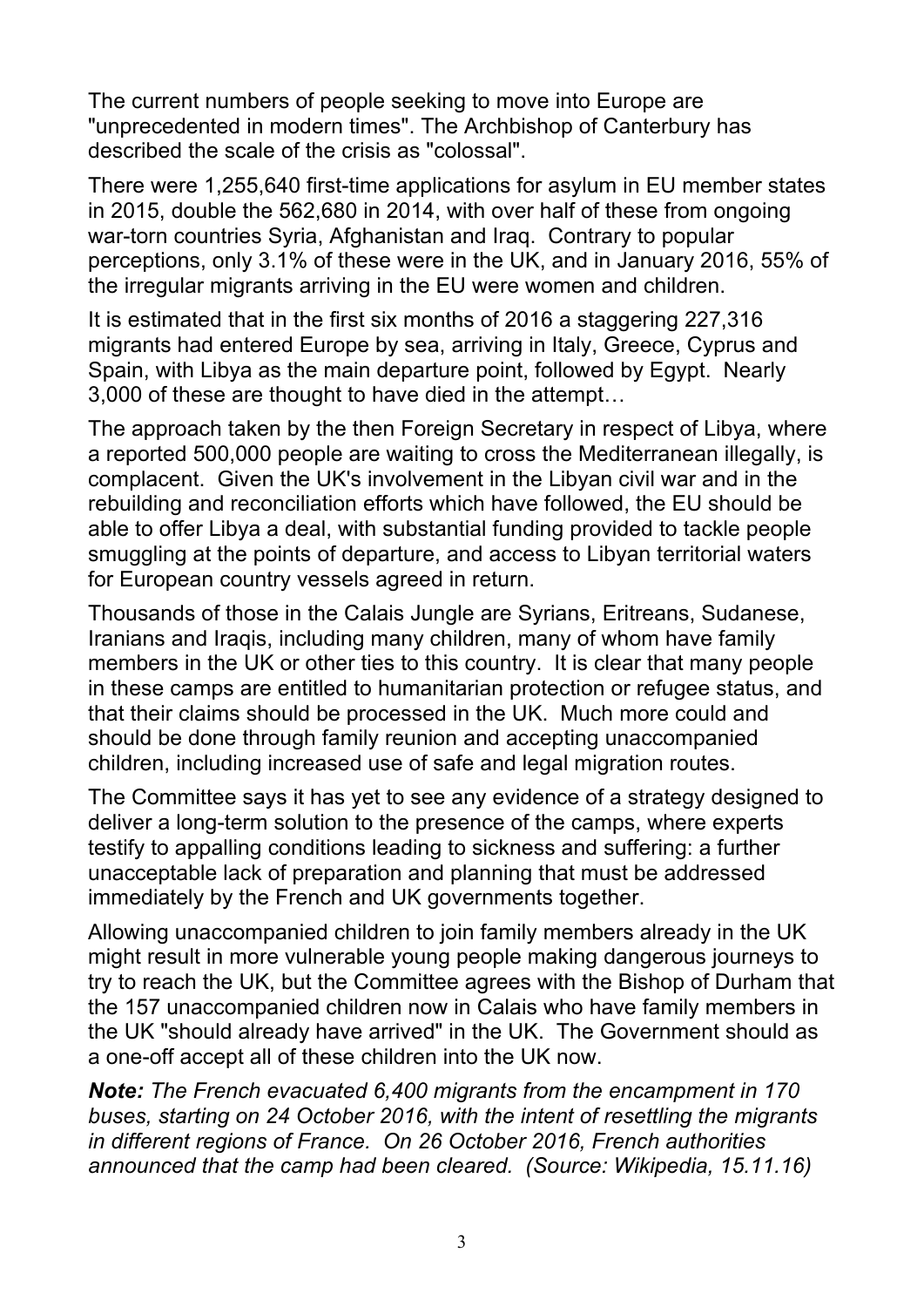# **ii. Population of Richmond**, **mid 2014:** 193,585

# **iii. Extract from Pope Francis, extracts from his message for the 2017 World Day of Migrants and Refugees, January 15, 2017**

Migration today is not a phenomenon limited to some areas of the planet. It affects all continents and is growing into a tragic situation of global proportions. ….We need to become aware that the phenomenon of migration is not unrelated to salvation history, but rather a part of that history. One of God's commandments is connected to it: "You shall not wrong a stranger or oppress him, for you were strangers in the land of Egypt" (*Ex* 22:21); "Love the sojourner therefore; for you were sojourners in the land of Egypt" (*Deut* 10:19). This phenomenon constitutes *a sign of the times*, a sign that speaks of the providential work of God in history and in the human community, with a view to universal communion. While appreciating the issues, and often the suffering and tragedy of migration, as too the difficulties connected with the demands of offering a dignified welcome to these persons, the Church nevertheless encourages us to recognize God's plan. She invites us to do this precisely amidst this phenomenon, with the certainty that no one is a stranger in the Christian community, which embraces "every nation, tribe, people and tongue" (*Rev* 7:9). Each person is precious; persons are more important than things, and the worth of an institution is measured by the way it treats the life and dignity of human beings, particularly when they are vulnerable, as in the case of child migrants. … *8 September 2016* 

#### **iv. Remembering Syria. Extracts from 2016 report from the UNHCR representative in Syria:** Sajjad Malik

The crisis in Syria entered its sixth year in March and humanitarian needs are staggering, with **13.5 million people in need of life saving aid** and nearly **five million refugees** fleeing across the borders, often making perilous journeys, some even losing their loved ones along the way. There are also **6.5 million internally displaced, with 5.9 million people living in hard-toreach areas** and besieged areas without regular access to humanitarian assistance.

The impact of the conflict in Syria is complex and wide ranging, and amongst the many heartbreaking things, it has caused forced displacement, sudden destitution, crumbling infrastructures, the breakup of families and whole communities, as well as the collapse of the normal social structures in some areas.

The protection needs of the Syrian population are massive and agencies face huge challenges in terms of access and reach to meet their needs. … We have used, and will continue to use, every avenue available to provide protection to the most vulnerable people throughout Syria. …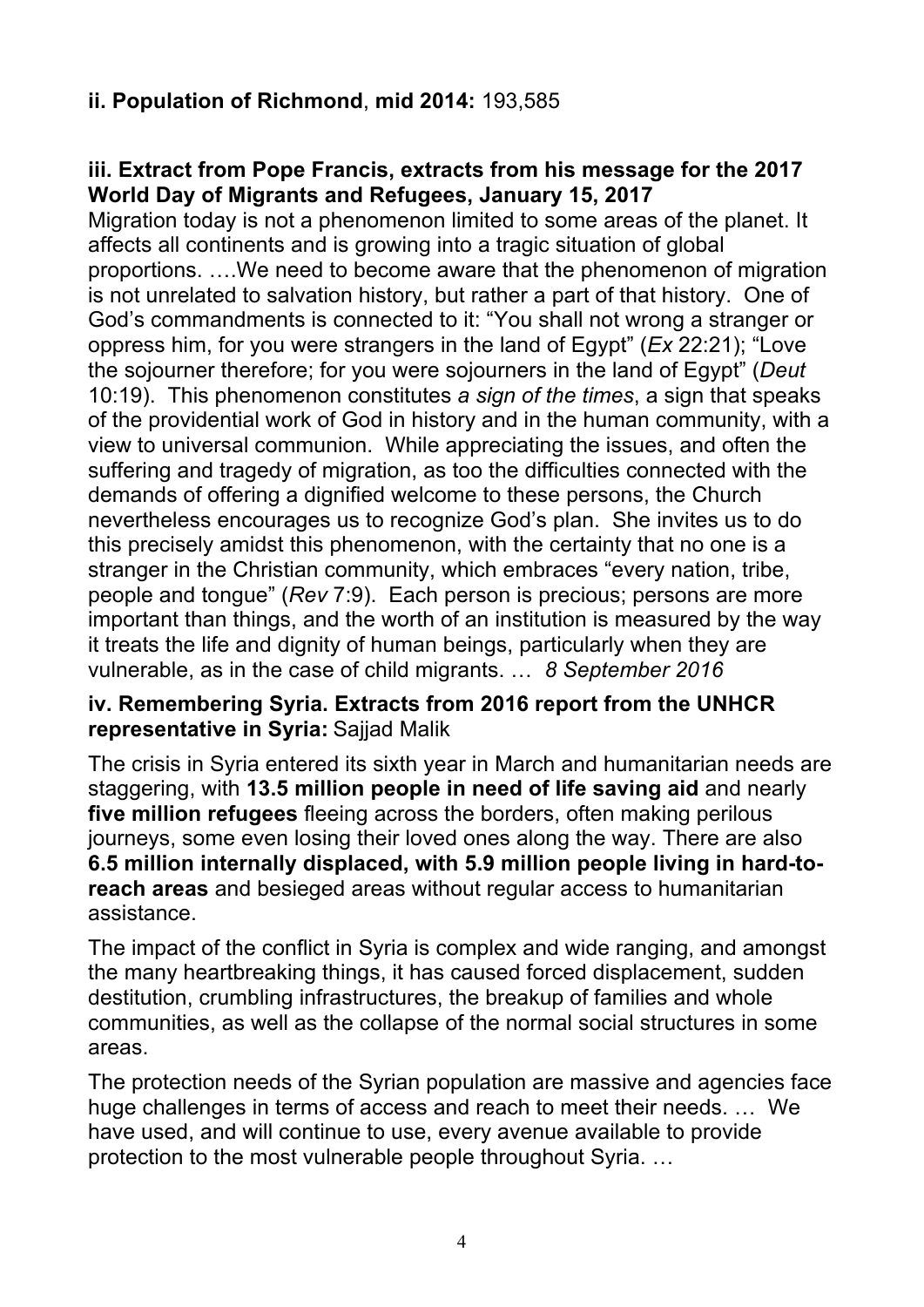Despite the very difficult, challenging and at times, volatile operating conditions, UNHCR, continues to also provide other types of humanitarian assistance to those in need throughout Syria. … We have also continued to deliver assistance in areas that are besieged and very hard to reach …

The winter conditions in Syria are very harsh, with temperatures often falling as low as minus 13 degrees centigrade in many areas throughout the country, causing great suffering. … While the conflict rages on, with millions displaced internally, and externally as refugees, and the destruction in many parts of the country continues, Syrians are hopeful that peace will return to their beautiful country and that they can rebuild their lives and livelihoods.

Despite everything that is happening, there are many heart warming stories that bring the hope, joy, strength and determination contained in this report: people returning to their homes, tradesmen who lost everything starting to work again after receiving our livelihood tool kits, individuals undertaking vocational training and opening small businesses with the UNHCR-supported small loans or start up grants, as well as everyday milestones and other daily life occurrences that show strength and a determination to go on no matter what.

Being in Syria now close to one year, I have witnessed firsthand the resilience, pride, dignity and adaptability of the Syrian people, especially the internally displaced. We, the UNHCR Syria family, resolve that, despite the lingering war and its bitter reality, we will continue to reach those in need with our dedicated staff and our partners, regardless of their location, and will strive to lessen the hardships of the people of Syria. I hope that peace will soon come to Syria and look forward to the day when I will see UNHCR assisting in the rebuilding of this beautiful country.

# **4. SILENT PRAYER AND REFLECTION**

#### **Prayers**

Lord Jesus, as a child you were a refugee in Egypt. Have compassion on all who are refugees today and teach us your compassion. Guide our world leaders to act with integrity and justice, and your Church to proclaim your mercy.

Lord of compassion and love, may our eyes see those who are suffering on our shores as Christ sees them, may our ears hear their stories, their grief, their desperation and their hope. May what we see and hear reach our hearts so that we respond to their human need before any other consideration. Free us from preconceived ideas about migrants and from the prejudices that build borders, walls and fences, around hearts and between countries. Give us the grace to love those who have fled from war and persecution and all who have lost homes and loved ones before making the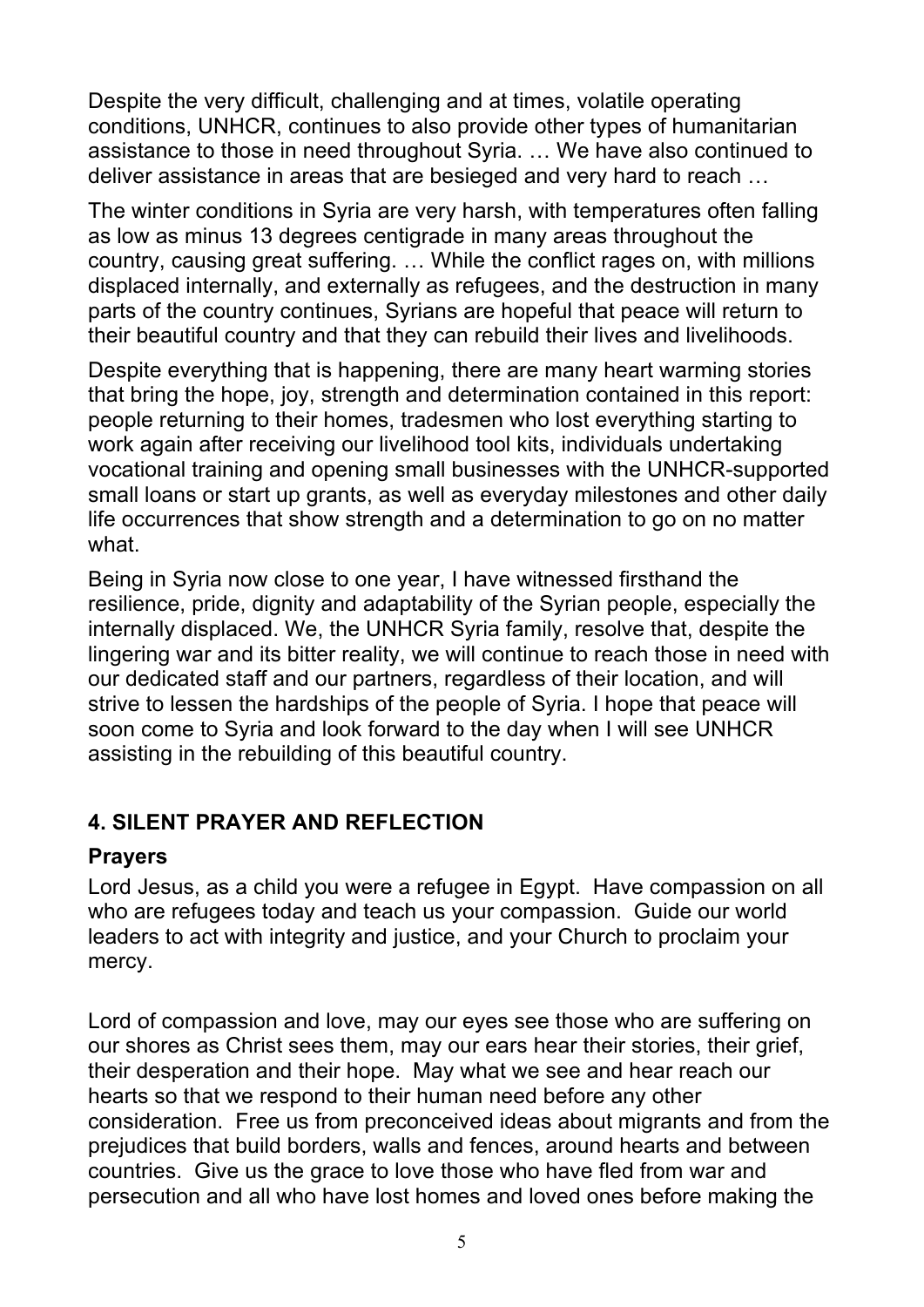hazardous journey to our shores. May we obey Christ's commandment to love them as we love ourselves and so accept them as our brothers and sisters in Christ. Amen (*Eileen Routh)*

O God, you keep us company in the heart of our suffering and helplessness. All our hope is in you. Give courage and confidence to those who seek safety in our country. Stay with them, protect them, surround them with your love. Inspire them always to carry something beautiful in their hearts and keep them from being crushed and embittered by their sorrows. We trust that through loving kindness, solidarity and practical help, given and received in your name, O God, that a bright bridge will be built across the dark chasm of injustice and conflict towards a new dawn. Amen. *(Sister Teresa White FCJ – Faithful Companion of Jesus)*

Almighty Father, whose Son Jesus Christ has taught us that what we do for the least of our brethren, we do also for him; give us the will to be the servant of others as he was the servant of all, who gave up his life and died for us, but is alive and reigns with you and the Holy Spirit, one God, now and for ever. Amen. *Collect for 11th Sunday after Pentecost*

# **Reflections**

I am only one but still I am one. I cannot do everything but still I can do something; and because I cannot do *everything,* I will not refuse to do something that I can do. *Helen Keller (1880-1968) was born a healthy baby in Alabama, USA, but aged two, was left deaf and blind by an illness. She became one of the 20th century's leading humanitarians.*

If you are neutral in situations of injustice, you have chosen the side of the oppressor. If an elephant has its foot on the tail of a mouse and you say that you are neutral, the mouse will not appreciate your neutrality. *Desmond Tutu.* 

Christ has no body now on earth but yours, no hands but yours, no feet but yours. Yours are the eyes through which must look out Christ's compassion on the world. Yours are the feet with which He is to go about doing good. Yours are the hands with which He is to bless people now. *St Theresa of Avila.* 

In a world where there is so much luxury amid so much poverty, those of us who have, need to share with those who don't. There is so much suffering, and the needs are so great, yet every one of us can do something to make a difference. … As a mother who lives a comfortable life, I can't sit by and watch the suffering of millions without doing something. ... My approach is for us to give what we can, sharing the good clothes, shoes, money and other essentials that we have, with those who have nothing. We give our best, not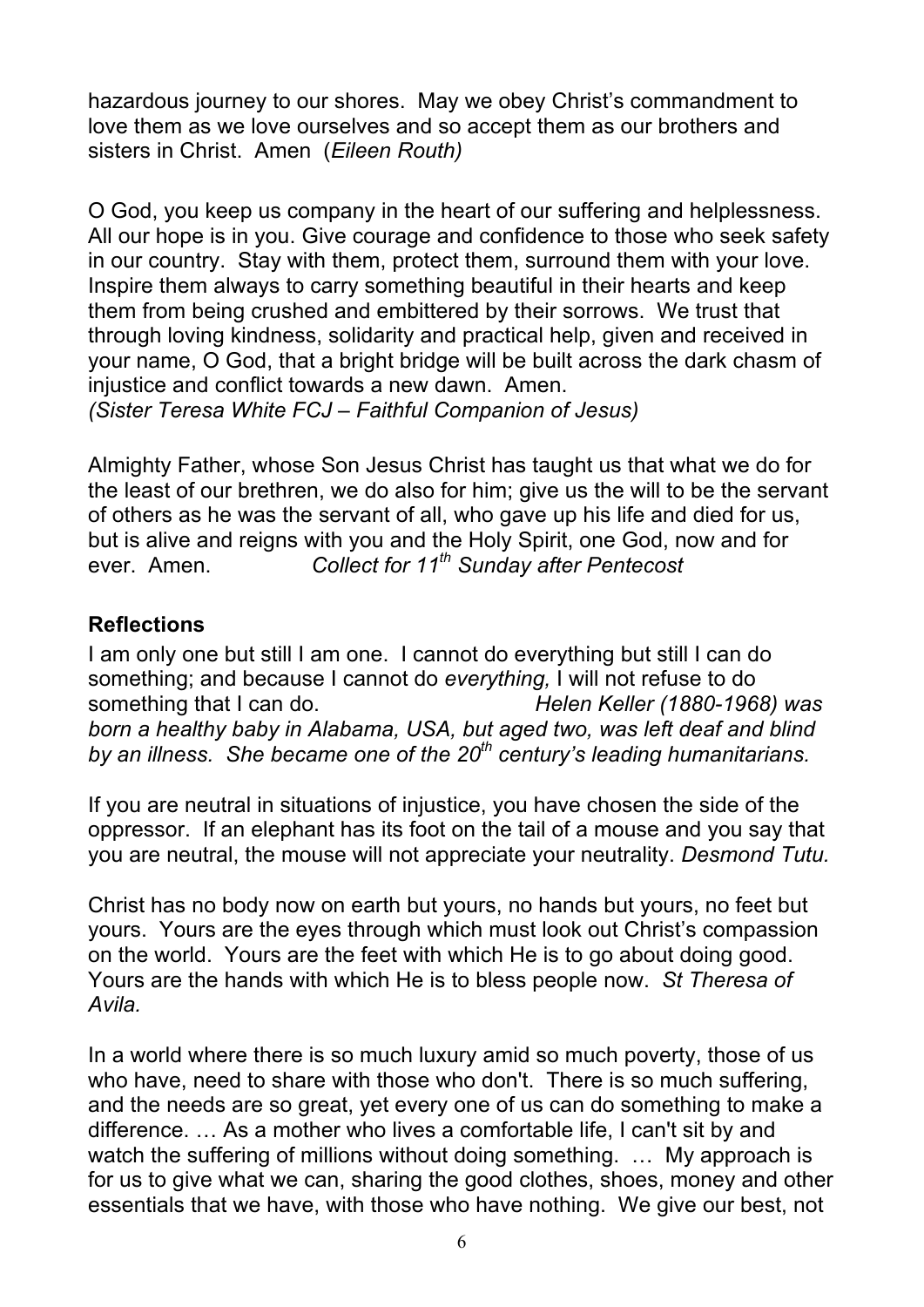our cast offs, because we want the humanitarian aid we send to be a message of hope and encouragement. *From front page of Samara's aid appeal, www.samaraaidappeal.org*

# **5. DRAWING UP A STATEMENT OF COMMITMENT FOR ST ANNE'S**

# **6a. LOCAL DEVELOPMENTS**

**1. Breaking Barriers. Sally Cannon writes:** "Our group of 12 volunteers (which includes two members of the Social Justice Forum: Sue Lloyd and Sally Cannon) is now giving weekly support to refugees at the Breaking Barriers drop in centre in Clapham. Each refugee has very different needs and we are all learning fast how best to help them. There is always great celebration when one of the clients gets an interview or a job! Additional volunteers would be very welcome to join us after Christmas".

**2. Refugee Action Kingston.** Marjorie Evans had a very enjoyable meeting with Jenny Arokiasamy, the manager of Refugee Action Kingston. A new centre will be available soon in Surbiton and Jenny would like help with a group she hopes will meet there for discussion on community matters. www.refugeeactionkingston.org.uk/

**3. CARAS.** Claudine visited on November 23rd www.caras.org.uk

**3. The Queen's School collection in support of the Samara Aid appeal.**  Over 55 boxes were packed in October and sent to Syria to help displaced Syrians. www.samaraaidappeal.org

**4. Refugees Welcome in Richmond (RWinR)** This is the initiative in which Churches Together in Kew (CTinK) are involved, to try, with the support of Richmond Council, to find private rented housing in our borough for 50 Syrian refugee households, currently living in refugee camps as there is nowhere for them to go. The most recent meeting was held on November 11<sup>th</sup>. Two families are about to arrive in two properties in Whitton, owned by Caritas, the Roman Catholic Charity. RWinR will continue to focus their efforts on finding more rental properties for Syrian families within LBRuT. More effort will be made to distribute the housing flyer by setting up tables in various public spaces around the borough. Valerie Booth, Elizabeth Byrne-Hill and Rosy Harvey plan to have a table at the next Kew Farmers Market. RWinR will also compile details of support available for the refugees when they arrive. www.refugeeswelcomeinrichmond.org/properties/ .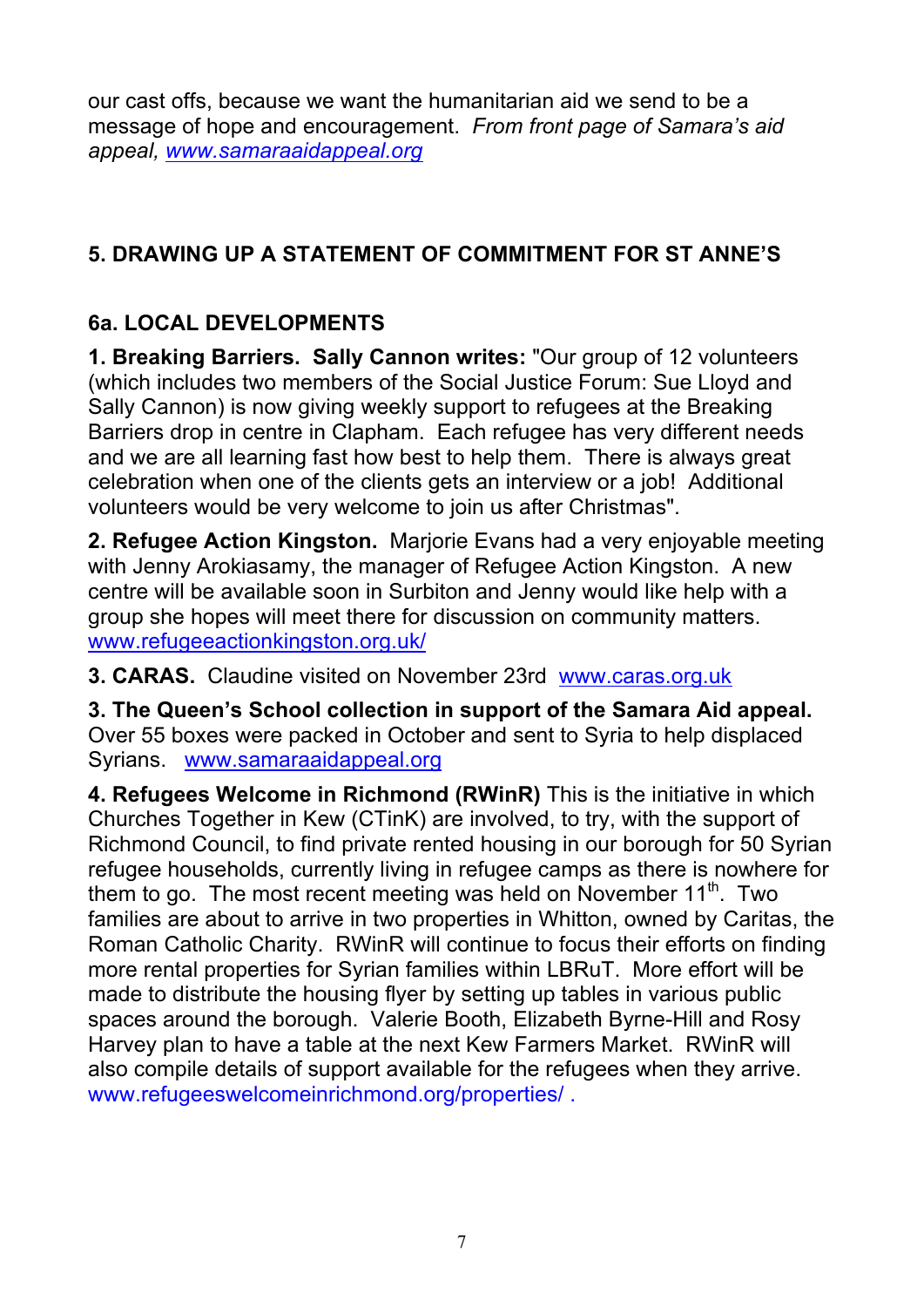# **6b. DATES FOR YOUR DIARY 2017**

| 11 January           | Refugees Welcome in Richmond meeting,<br>7.30pm, venue to be confirmed. Local contact:<br>Valerie Booth. val.booth123@btinternet.com |
|----------------------|--------------------------------------------------------------------------------------------------------------------------------------|
| $13 - 15$<br>January | Migration in Europe. Christians Aware<br>conference, Swanwick, Derbyshire.<br>www.christiansaware.co.uk                              |
| 15 January           | World Day of Refugees and Migrants is celebrated<br>by the Roman Catholic Church world wide                                          |
| <b>11 February</b>   | Next Social Justice Forum meeting with a talk by<br>Judge John Manuell (8am attender)                                                |
| 20 May               | Social Justice Forum meeting -led prayer in the<br>Church, by Sister Sue, Community of St Francis.                                   |
| 24-26 May            | Understanding Islam, three day course by Chris<br>Hewer, in Kew (eight places available)                                             |
| 19-25 June           | Refugee Week 2017                                                                                                                    |

**7. CLOSING PRAYER:** the Lord's Prayer together (slowly!).

# **REFERENCES**

**1. Churches Together in Britain,** The European refugee crisis: CTBI delegation report, September 2015. This report has many photographs and quotations, giving us a helpful picture of the 'situation on the ground' in Greece this time last year.

2. **Church of England Mission Theology Advisory Group (MTAG):**  Mission, Migrants and Refugees. This (undated but recent) report is helpful on theology and goes well with the bible studies on Asylum, see below.

**3. The Reverend Canon Anthony Harvey,** Asylum in Britain, six Bible Studies www.churchofengland.org/ourfaith/mission/mission-theology.aspx

# **4. House of Commons Home Affairs Committee report, Migration Crisis, August 2016:**

Read the key facts Read the report conclusions and recommendations Read the full report: Migration Crisis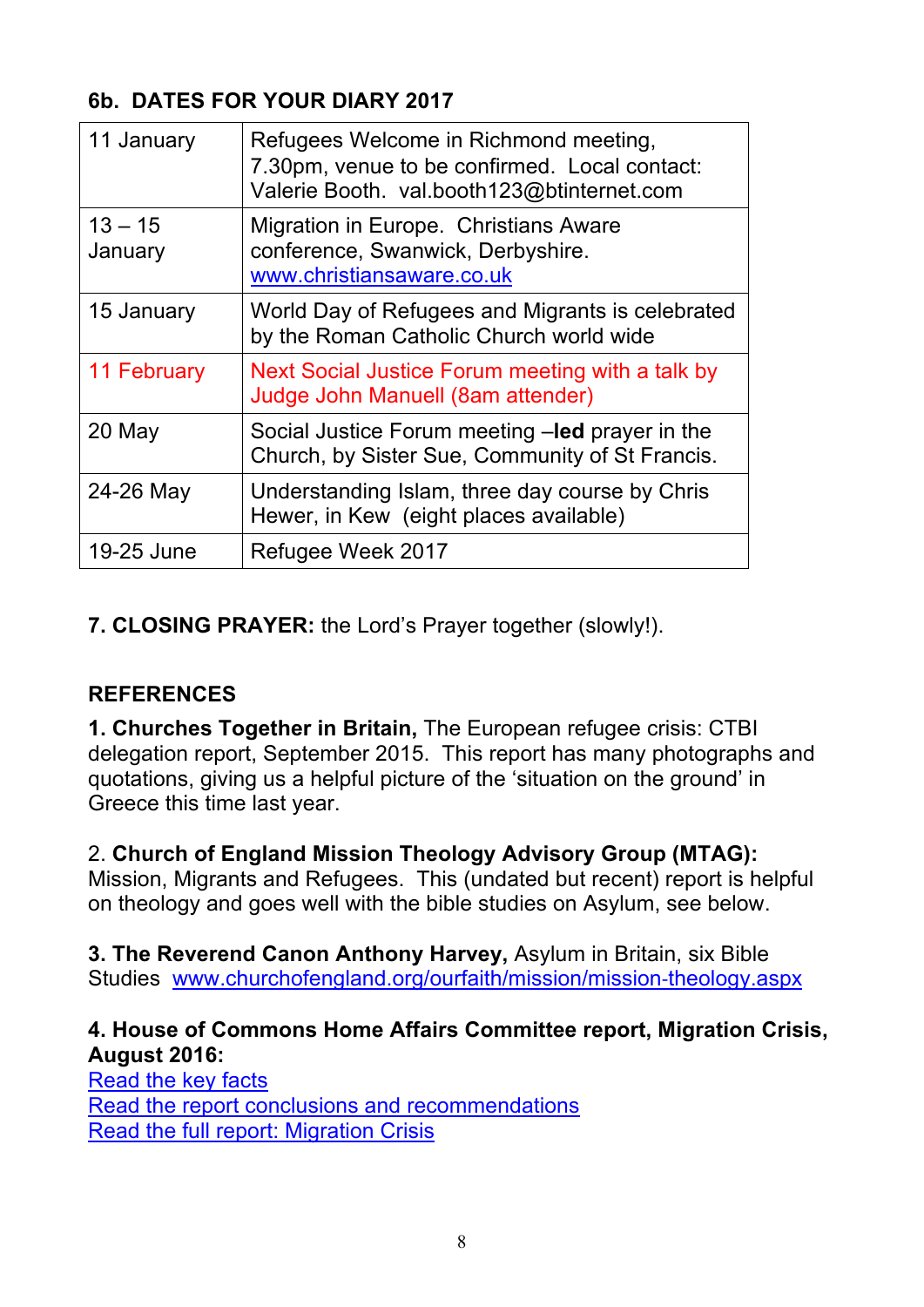**5. November 3: Government response to the House of Lords European Union Committee report – Children in Crisis: unaccompanied migrant children in the EU, published on 26 July 2016**. (See www.parliament.uk for the report and the Government's response )

Below is a copy of a report written by Claudine and Christopher on the first year of the Social Justice Forum. Thank you to everyone who filled in the questionnaire.

# **SOCIAL JUSTICE FORUM, report on first year for the Ministry & Mission Committee and the PCC.**

# *1. The Social Justice Forum.*

The idea of the Forum came from Celebration300, a sense of thanksgiving for all that we share at St Anne's, and an increase in the outward-looking mission of the church as shown by a series of café evenings. The Forum is complementary to the Ministry and Mission committee, acting as a locus of active concern for social justice in our church. The idea was that a small group of committed people would meet together four times a year to pray, study and act on different issues of social justice. Prayer is seen as fundamental, since we are trying to discern what God is asking of us, the people of St Anne's Kew, now, in relation to the great suffering and injustice of our world. By social justice, we understand how all that we have been given is from God and is shared between us (the social bit), and how fair or unfair these shares are (the justice bit). Inequality, wealth and poverty are the underlying topics but at the launch meeting on 2 November 2015 those present decided that the Forum should focus on refugees in our first year.

# *2. Attendance at Year 1 meetings*

Four meetings were held over the Church's year, in December 2015, February, May and October 2016. They have been jointly convened by Christopher Stephens and Claudine McCreadie. Thirty people are on an email list. Attendance has been as follows:

|                           | December<br>2015 | February<br>2016 | May 2016 | October<br>2016 |
|---------------------------|------------------|------------------|----------|-----------------|
| Number of<br>participants | 21               | 16               | 13       | 13              |
| Apologies                 |                  |                  |          | 9               |

# *3. Format of meetings*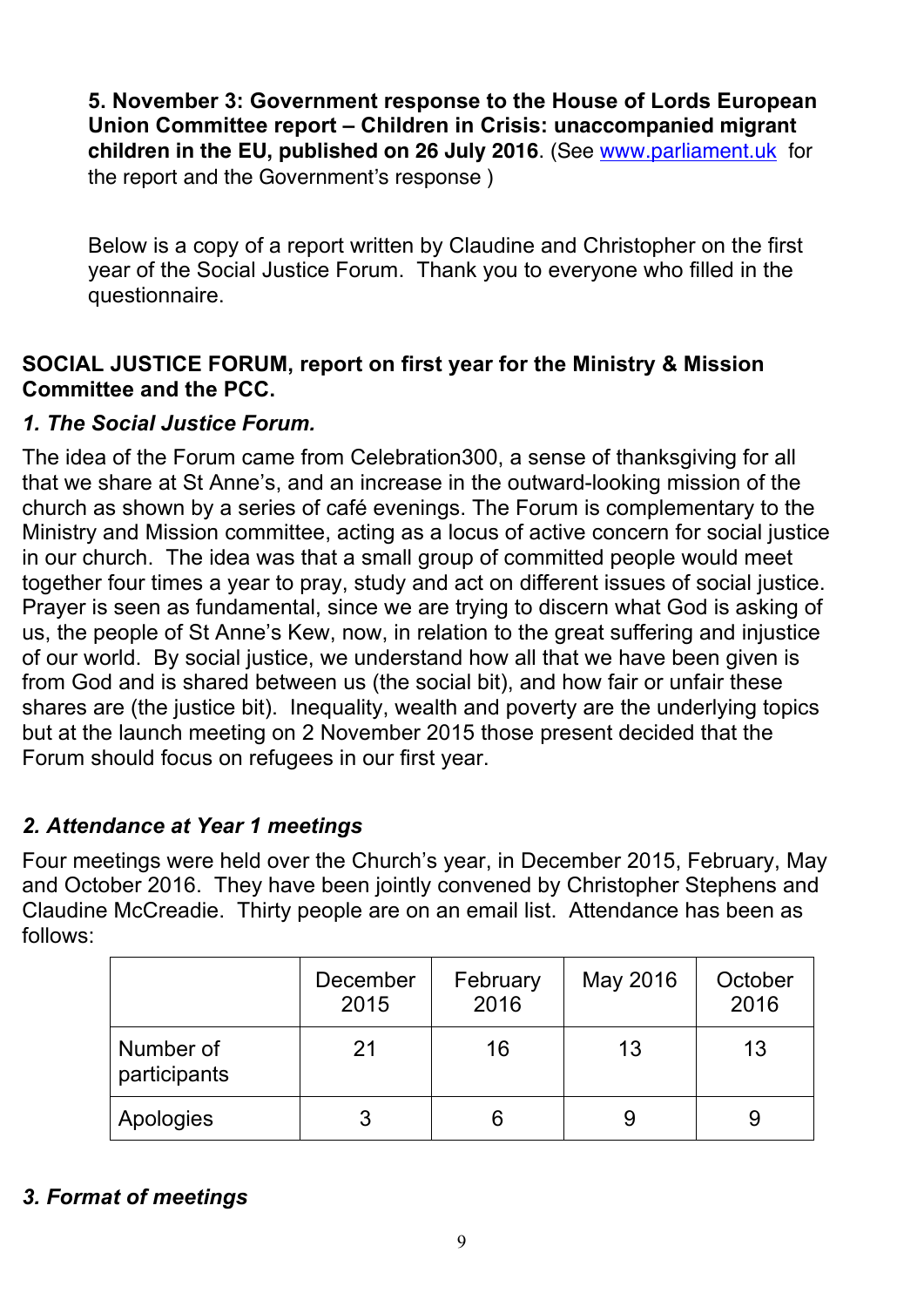Meetings last two hours. The first hour focuses on study and prayer, the second on action. Claudine produces a hand-out, professionalised in the Parish Office, which is afterwards available on the St Anne's web site.

# *4. Outcomes*

*a. Contact has been established with four organisations:*

i. **Breaking Barriers**, a new charity whose aim is to establish refugees in employment for which they prior experience and skills. Four members of St Anne's are involved as volunteers. Link person: Sally Cannon (8am attender)

ii. **CARAS** (Community Action for Refugees and Asylum Seekers ), a Tooting based charity that provides help and support to refugees and asylum seekers in South London. We had talks from two of the trustees at our February meeting and at the Harvest Supper and a collection for them at the Harvest Services (over £1000 with gift aid). The **Chickpea Sisters** is a social enterprise in catering, set up under the auspices of CARAS. They provided our harvest supper. Proceeds from the Advent Fair are to be given to CARAS. Link person: Judith Evans, a patron of CARAS (8am attender).

iii. **Refugee Action Kingston** provide a variety of services to refugees and asylum seekers in the Kingston area. Link people: Marjorie Evans and Daphne Jowit (10am attenders)

iv. **Refugees Welcome in Richmond** is a group, working with Richmond Borough, that is dedicated to finding housing for fifty households under the government's scheme to bring in 20,000 Syrian refugees from refugee camps. We are in touch with them through Churches Together in Kew. Link people: Claudine McCreadie (8am attender) and Annabel Clark (CTiK representative for St Anne's)

#### *b. Written materials*

i. the **handout** for each meeting gives facts, bible references, prayers, reflections, web site references and updates on what is happening at St Anne's, in Kew and Richmond, nationally and internationally. The handouts are available on the St Anne's web site and at the back of the church (paper copy);

ii. **signposting** material was displayed for six months, giving a wide range of material about the different ways in which we can all help refugees;

iii. a **shorter guide to helping** was compiled from this, was distributed at the harvest services and is available on the St Anne's web site and on the church notice board.

# *c. Worship*

i. our **Harvest services** focused on refugees. Our guest preacher was the Reverend Canon Professor Nicholas Sagovsky who has worked over many years with refugees and asylum seekers. His sermon is on the St Anne's web site.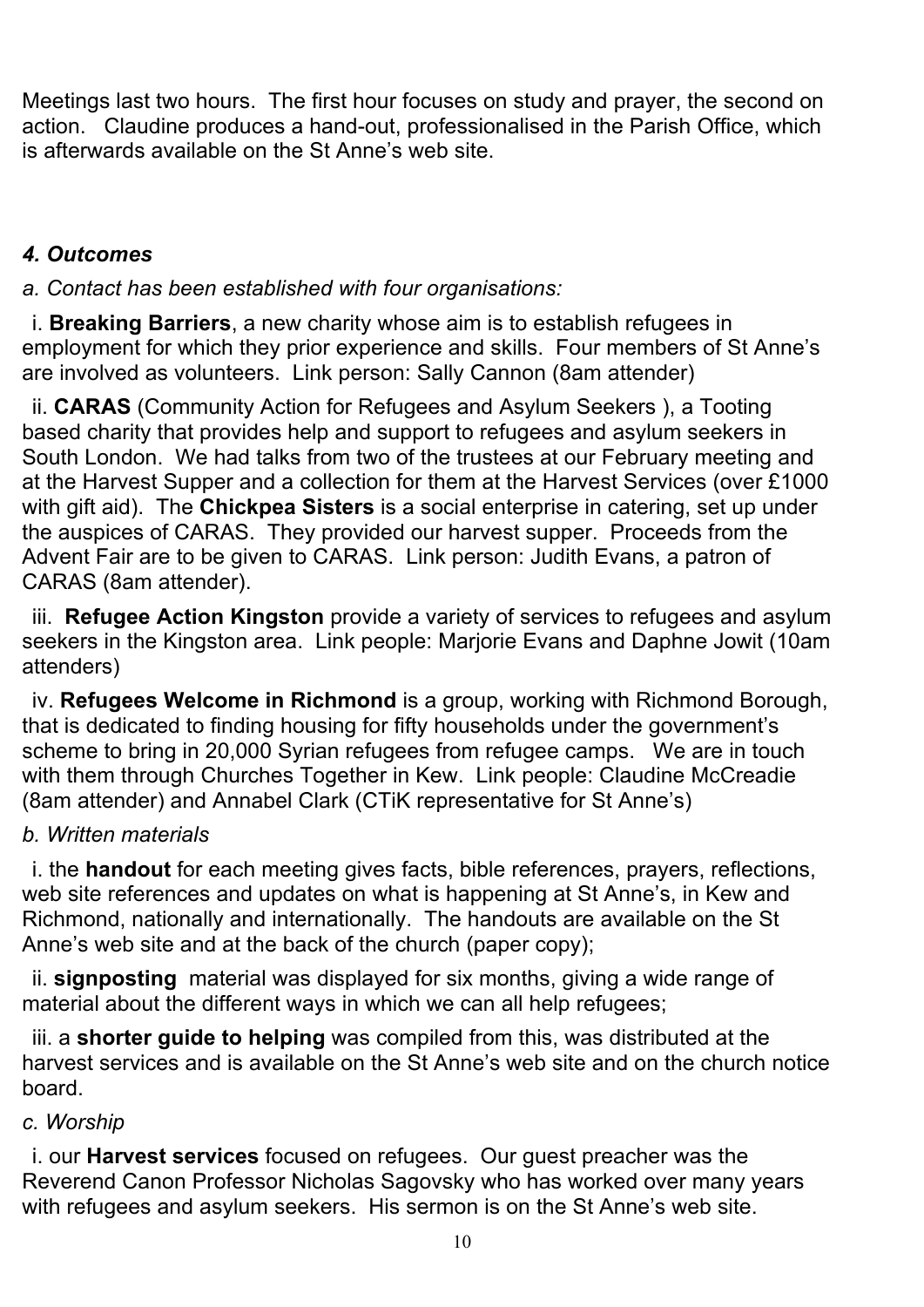ii. **Prayer vigil** under the auspices of Churches Together in Kew, was held at St Anne's during Refugee Week, June 2016.

# *5. Views of those involved in Social Justice Forum*

We gave out a questionnaire at the October meeting and also asked for email responses. Eleven (excluding Claudine and Christopher) responded at the meeting and two by email.

| Meetings<br>attended | One | <b>Two</b> | Three | Four | No<br>reply | Total |
|----------------------|-----|------------|-------|------|-------------|-------|
| People<br>attending  |     | 3          | 6     |      |             | 13    |

We asked whether people found various aspects of the meeting very helpful, or not so helpful. The numbers finding these aspects very helpful were as follows:

| Handout                    | 13 | Web sites         | <b>Silent</b><br>prayer |  |
|----------------------------|----|-------------------|-------------------------|--|
| <b>Bible</b><br>reflection | 10 | <b>CARAS</b> talk |                         |  |

We also asked about people's involvement in activities:

| Harvest<br>supper  | 6 | <b>Breaking</b><br><b>Barriers</b> | 2 |
|--------------------|---|------------------------------------|---|
| Harvest<br>service | 6 | Refugees<br>Welcome in<br>Richmond |   |

In a separate questionnaire, we asked eight members of the SJF for their views about the Harvest weekend. There were very positive comments, and here is a sample:

'What really worked well was sharing a meal with a refugee… this helped to recognise difference… but also find common ground'.

'Understanding serious matters can be combined with enjoyable occasions.'

'I was impressed how lively the evening was. There was a buzz right from the start. Everyone cheerfully ate the delicious food even though for some it was unfamiliar'.